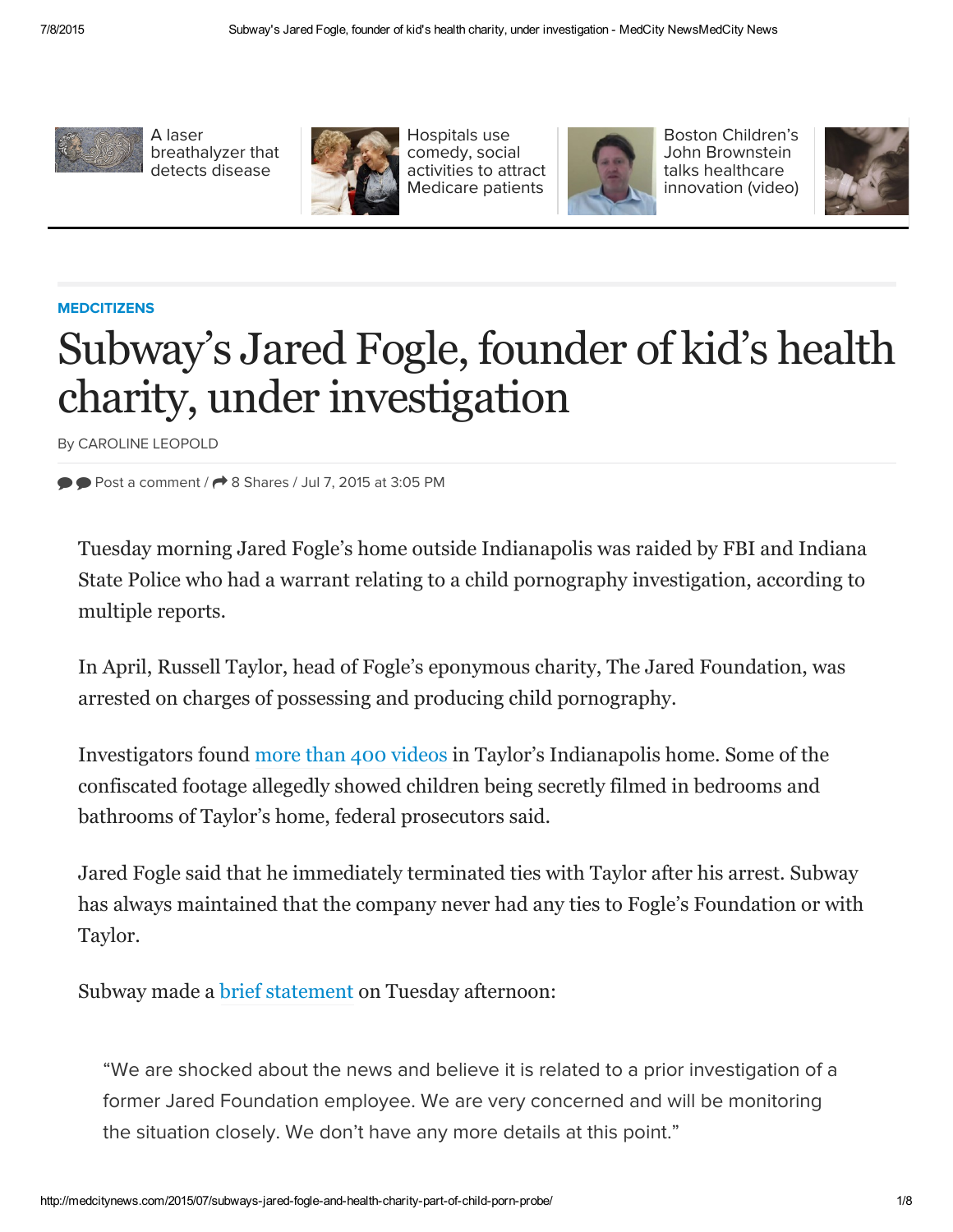7/8/2015 Subway's Jared Fogle, founder of kid's health charity, under investigation MedCity NewsMedCity News

Despite the disavowal of Taylor's alleged criminal activities, the reality is that Taylor had



been Executive Director and the sole employee of the Jared Foundation for seven years prior to his arrest. The Foundation has the expressed mission:

Our mission is to eliminate Childhood Obesity by raising awareness and<br>developing programs that educate and inspire kids to live healthier,<br>happier lives.<br>While the Foundation has not been implicated in any way in the poli " Our mission is to eliminate Childhood Obesity by raising awareness and developing programs that educate and inspire kids to live healthier, happier lives.

is a lingering question of whether to alleged abuse of children in Taylor's own home may have been facilitated or supported by his full-time job running a children's charity.

This story [echoes](http://www.pennlive.com/midstate/index.ssf/2012/08/second_mile_jerry_sandusky_1.html) of Jerry Sandusky, a former assistant coach of Penn State, and the Second Mile charity. The [chari](https://disqus.com/home/forums/medcitynewsblog/)ty, founded by Sandusky in 1977, had grown to s[erv](https://disqus.com/home/inbox/)e about 100,000 children and youth each year. After Sandusky was charged and convicted of multiple counts of child sexual abuse, the charity shut down.

Ending obesity, one of the nation's most celebrated health campaigns, was a perfect cause for Fogle who famously lost 245 pounds eating Subway sandwiches. Perhaps the publicity will raise awareness about child sexual abuse, a topic still taboo and painful, but is tragically common in this country. Researchers on crimes against [children](http://www.victimsofcrime.org/media/reporting-on-child-sexual-abuse/child-sexual-abuse-statistics) estimate that 1 in 5 girls and 1 in 20 boys are victims of child sexual abuse in the U.S.

Most children's nonprofits require background checks and child abuse clearances and

| <b>MEISLARCH</b>                                                          | 8<br><b>SHARES</b> | <b>JPAN ENTRENGARGEMENT</b><br>he safe harbors<br>HEALTHCARE CONVERGEN |
|---------------------------------------------------------------------------|--------------------|------------------------------------------------------------------------|
| lie.                                                                      |                    | <b>INVESTING &amp; STARTUPS</b>                                        |
| <b>Resources</b>                                                          |                    | <b>TELEMEDICINE</b>                                                    |
|                                                                           |                    | POPULATION HEALTH                                                      |
| CDC fact sheet on child maltreatment                                      |                    | <b>EVENTS</b>                                                          |
| Institute of Medicine child abuse infographic (download and share)        |                    |                                                                        |
| Information on how to report child abuse, authored by the U.S. government |                    |                                                                        |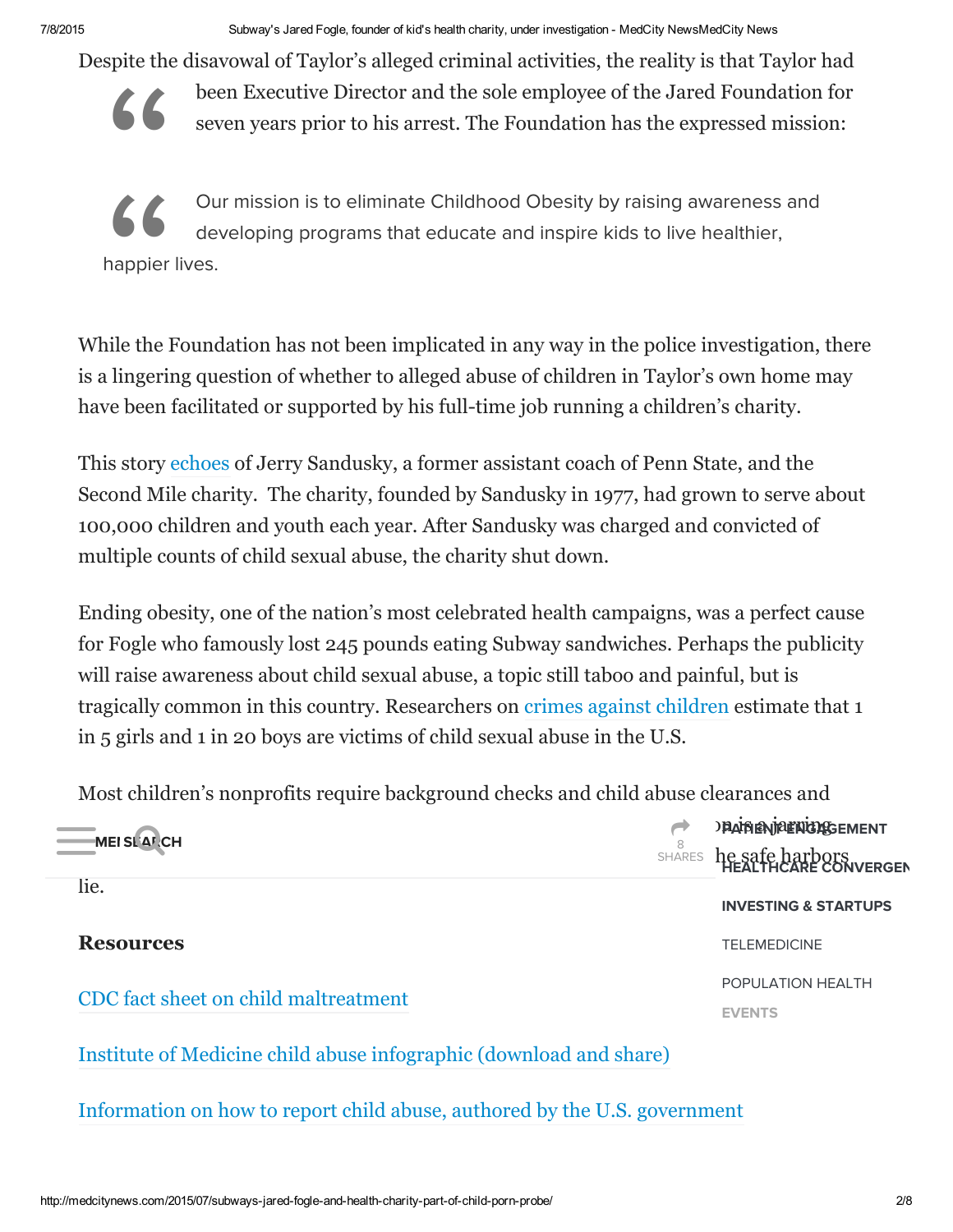#### **TOPICS**

child [sexual](http://medcitynews.com/tag/child-sexual-abuse/) abuse, jared [fogle,](http://medcitynews.com/tag/jared-fogle/) jared [foundation](http://medcitynews.com/tag/jared-foundation/)

## POPULAR ARTICLES



Obama says the [Supreme](http://medcitynews.com/2015/06/obama-says-the-supreme-court-justices-should-have-never-agreed-to-hear-the-case-against-the-aca/) Court justices should have never ag[reed](http://cat.ny.us.criteo.com/delivery/ck.php?cppv=1&cpp=eYsCXHxMTkt4WU1DbjluRnFRUE4vVmhYMmUwQW05dlFpMXRVN3BMdXhsYlhnd3JJV1ZWQlo2STBZUVdWSTRnakM0V1BXNjFDOEVDbklWL3FmcDN1OGkvUTZBSXdUL2tNMm9tNGFzVTQrZGJsa0tMcXFjQ2dzQW9BQmdQNzJuWVhIaEZrbGs4ekFaSUZuaXlRdXA1dVp2MGt0c1V2c3djQm1yNVFBTFZHQ1BYUksydTNFY2N0YWc0SEtzbTJWRFN2cWhCZWo2SmVUT0VldVZqVXR4cUNmcXhCS2ZFU1NwWWpvSVZuNDhja2JwRG5TVFB4TE1aQXJIZStMS1Ric3Y4cW82MWM0cmt6TzVwUGN0R2lteFkzY0VyZVhnOG0yT0NmdWZhUXJvWnZLS0NYYnlhNnpNN1lQR0dXK2JoRFByVXNUT2VCV3p0Q216eUtEZkxwTVdGa2g5SlhmM2VkcTBQZFNWbWF4YkdGRHoxTWtJZms9fA%3D%3D&maxdest=http%3A%2F%2Fwww.nastygal.com%2Fclothes%2Fnasty-gal-nothin-but-net-garter-belt%3Futm_source%3Dcriteo%26utm_campaign%3Dcriteo_midfunnel_product_v2%26utm_content%3DShoes%26utm_medium%3Dbanner) to hear the case



Theranos gets first FDA [clearance,](http://cat.ny.us.criteo.com/delivery/ck.php?cppv=1&cpp=cr3k%2FnxMTkt4WU1DbjluRnFRUE4vVmhYMmUwQW05dlFpMXRVN3BMdXhsYlhnd3JJV1ZWQlo2STBZUVdWSTRnakM0V1BXNjFDOEVDbklWL3FmcDN1OGkvUTZBSXdUL2tNMm9tNGFzVTQrZGJsa0tMcXFjQ2dzQW9BQmdQNzJuWVhIaEZrbGs4ekFaSUZuaXlRdXA1dVp2MGt0c1QzaDNSRVREc2JWb0F5RUYvUVRLdlVINlc1blBaSDlZVlZmZCtCemo3Z1U0WjZrcmZtQzhlU3l5cHBIa3R1UW1kSjdvRGlQaE1hWXZHNEVLcXNnMEd1ZU5BWjRQa3p1ZVdIbWJtWFBtRks4TUZ4UG81dzBQcWF6ZFA2OG1UNnNNeXdJMHlFU0dIMGt1OWpzOUIyZENKMi85MzUreWZrL2JlMlhDM2lWckliaUR1eVRORGgyRUZwdDI3VFNnWlpOZFdXaTJwVzZlYU85VmJzMnF6VU4xZWc9fA%3D%3D&maxdest=http%3A%2F%2Fwww.nastygal.com%3Futm_source%3Dcriteo%26utm_campaign%3Dcriteo_midfunnel_product_v2%26utm_content%3DShoes%26utm_medium%3Dbanner) emerges from secrecy



New design of women's [underwear](http://medcitynews.com/2015/06/new-design-of-womens-underwear-is-disrupting-the-feminine-hygiene-market-taking-a-step-back-from-digital-health/) could disrupt feminine hygiene market

Hear the latest industry news first

Get our daily newsletter or follow us.

Please enter your email below:

Enter your email address

**[Subs](http://medcitynews.com/subscribe/)cribe** 



# Caroline Leopold

Caroline Leopold is a freelance writer who reports on health news and crafts online content for consumer brands. She also has been a grant writer for 16 years and has enabled organizations win more than \$20 million in grants and contracts. Caroline welcomes queries about freelance writing opportunities.

More posts by [Author](http://medcitynews.com/author/cleopold/)

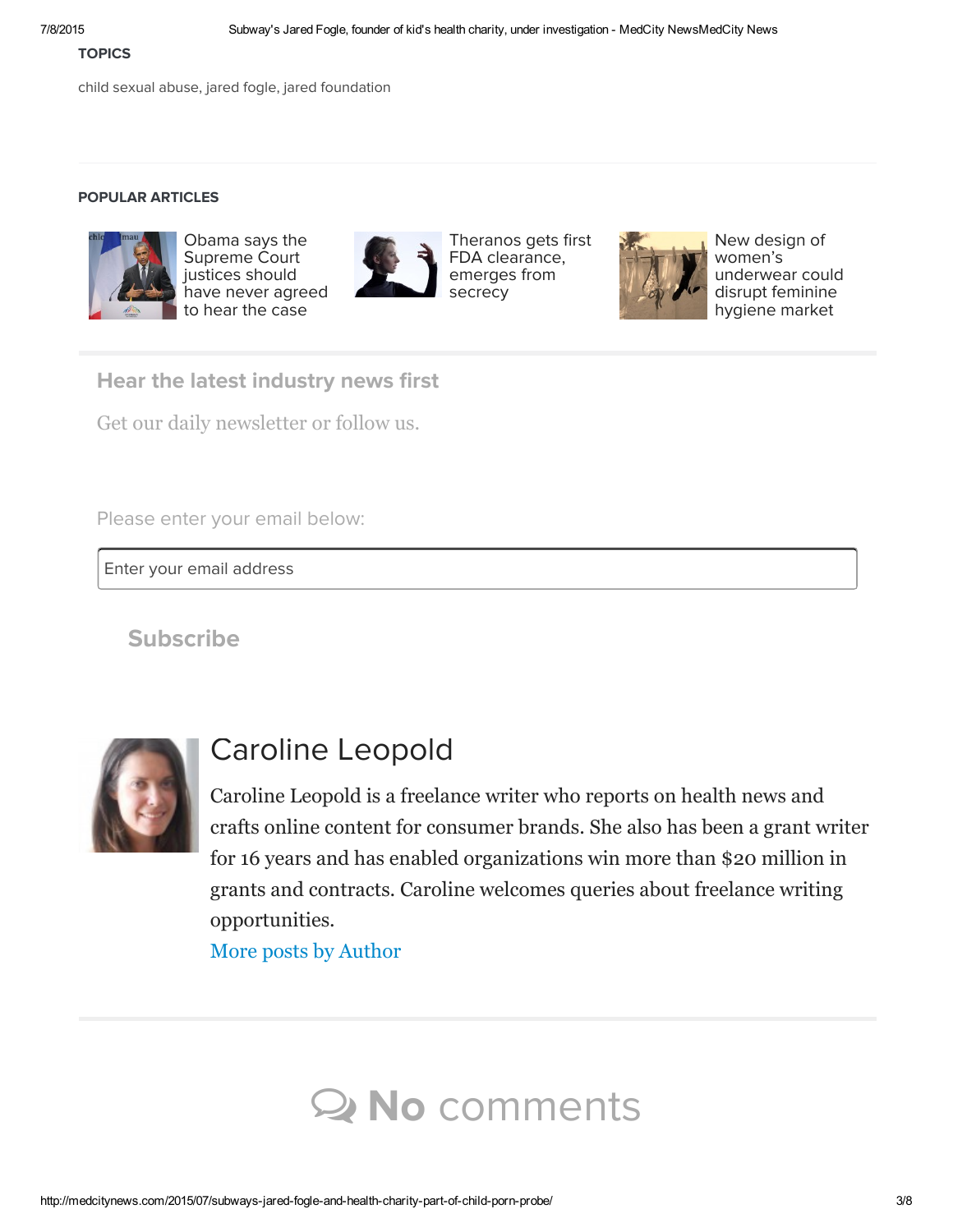<span id="page-3-0"></span>

| 0 Comments | <b>MedCity News</b>  | Login $\sim$<br>$\vert$ 1 |
|------------|----------------------|---------------------------|
| Recommend  | <b>Extra Share</b>   | Sort by Best ~            |
|            | Start the discussion |                           |

Be the first to comment.

| <b>ALSO ON MEDCITY NEWS</b>                                                                                                                                                                        |                                          | <b>WHAT'S THIS?</b>                                                                                                                                                                                                        |  |
|----------------------------------------------------------------------------------------------------------------------------------------------------------------------------------------------------|------------------------------------------|----------------------------------------------------------------------------------------------------------------------------------------------------------------------------------------------------------------------------|--|
| A doctor's worst nightmare: TV show<br>prompted thousands to stop taking<br>3 comments • 8 days ago<br>3 steps to getting your medical device<br>startup off the ground<br>3 comments • 8 days ago |                                          | <b>Report: For employee job satisfaction,</b><br>healthcare benefits take priority<br>1 comment · 7 days ago<br><b>Morning Read: A Canadian research</b><br>portal offers cancer research tool,<br>1 comment • 10 days ago |  |
|                                                                                                                                                                                                    |                                          |                                                                                                                                                                                                                            |  |
| <b>GOT NEWS? SEND US A TIP</b>                                                                                                                                                                     |                                          |                                                                                                                                                                                                                            |  |
|                                                                                                                                                                                                    |                                          | ⊳                                                                                                                                                                                                                          |  |
|                                                                                                                                                                                                    | $-50%$                                   | $-30%$                                                                                                                                                                                                                     |  |
|                                                                                                                                                                                                    |                                          |                                                                                                                                                                                                                            |  |
|                                                                                                                                                                                                    |                                          |                                                                                                                                                                                                                            |  |
|                                                                                                                                                                                                    | Nasty Gal Nothin' but Net<br>Garter Belt | Nasty Gal Band Together<br><b>Bikini</b>                                                                                                                                                                                   |  |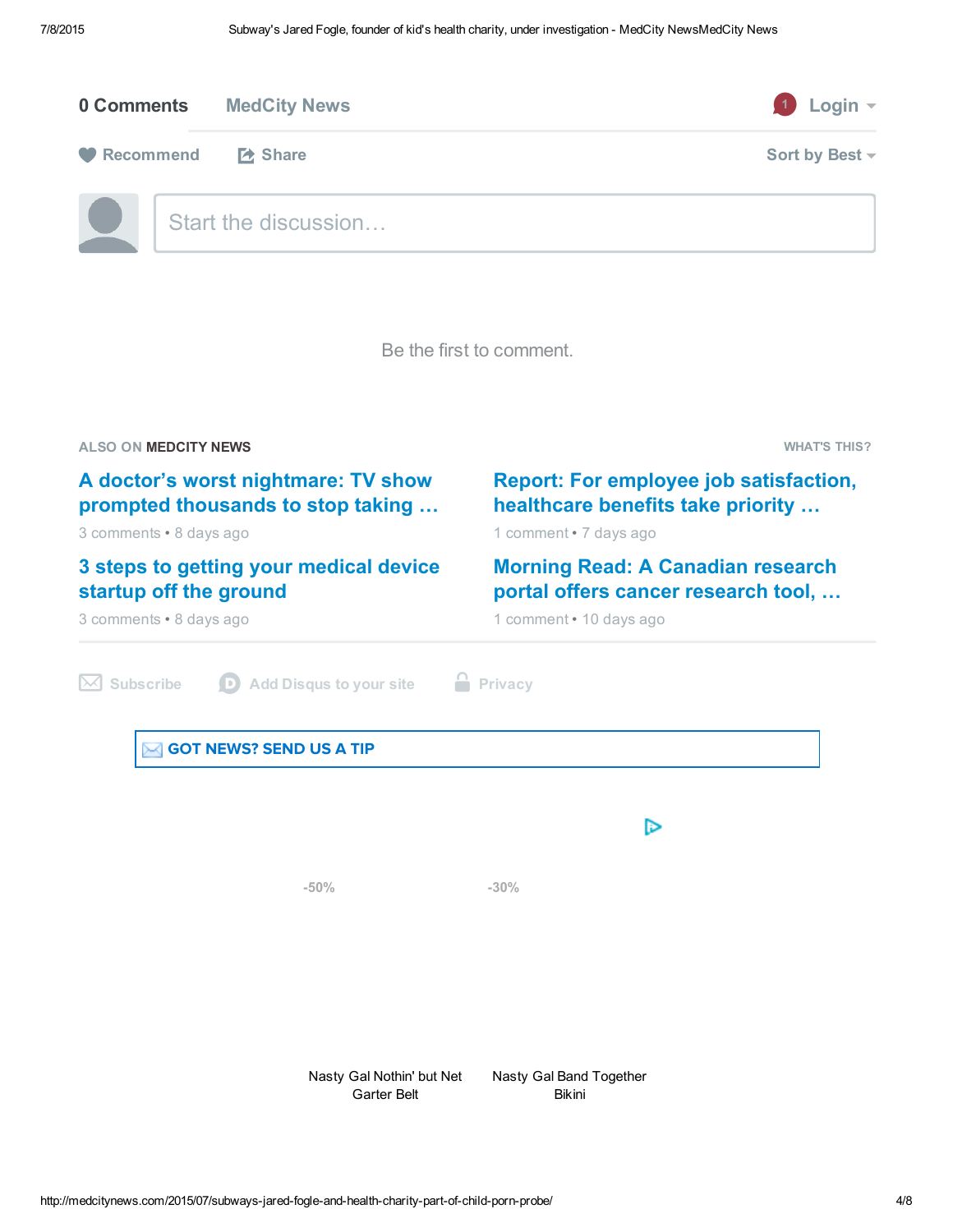## $\Box$  MedCity >> Inbox

Get the latest industry news first when you subscribe to our daily newsletter.

| Your email address | Subscribe |
|--------------------|-----------|
|                    |           |

#### [POPULATION](http://medcitynews.com/tag/population-health/) HEALTH  $\rightarrow$

## Colorado claims [reduction](http://medcitynews.com/2015/07/colorado-family-planning-initiative/) in teen births, abortion rate through free IUDs, implants program

Funding is running out for a Colorado experiment that provides teenagers and poor women free or low priced, long-acting contraceptives.

Could screen addiction soon become a clinical [diagnosis](http://medcitynews.com/2015/07/screen-addiction-internet-clinical-diagnosis-teenagers/) in children?

Morning Read: Celgene and Juno ink \$1B [collaboration](http://medcitynews.com/2015/06/celgene-and-juno-collaboration/) for T-cell therapeutics, prediabetes study shows willingness to make changes for health

Pop culture [misinterpretation](http://medcitynews.com/2015/06/pop-culture-misinterpretation-fit-foods/) of "fit foods" is spurring weight gain instead of weight loss

From a snapshot of the mHealth [investment](http://medcitynews.com/2015/06/from-a-snapshot-of-the-mhealth-investment-landscape-to-defining-population-health-5-must-read-stories-from-medcity-news-this-week/) landscape to defining population health: 5 must-read stories from MedCity News this week

## [EVENTS](http://medcitynews.com/events/)

## July 14

MedCity Engage – a two-day conference focusing on innovation in patient [engagement](http://events.medcitynews.com/engage/) »

#### September 1

MedCity Converge – a two-day event examining the future of innovation in [healthcare](http://events.medcitynews.com/converge/) »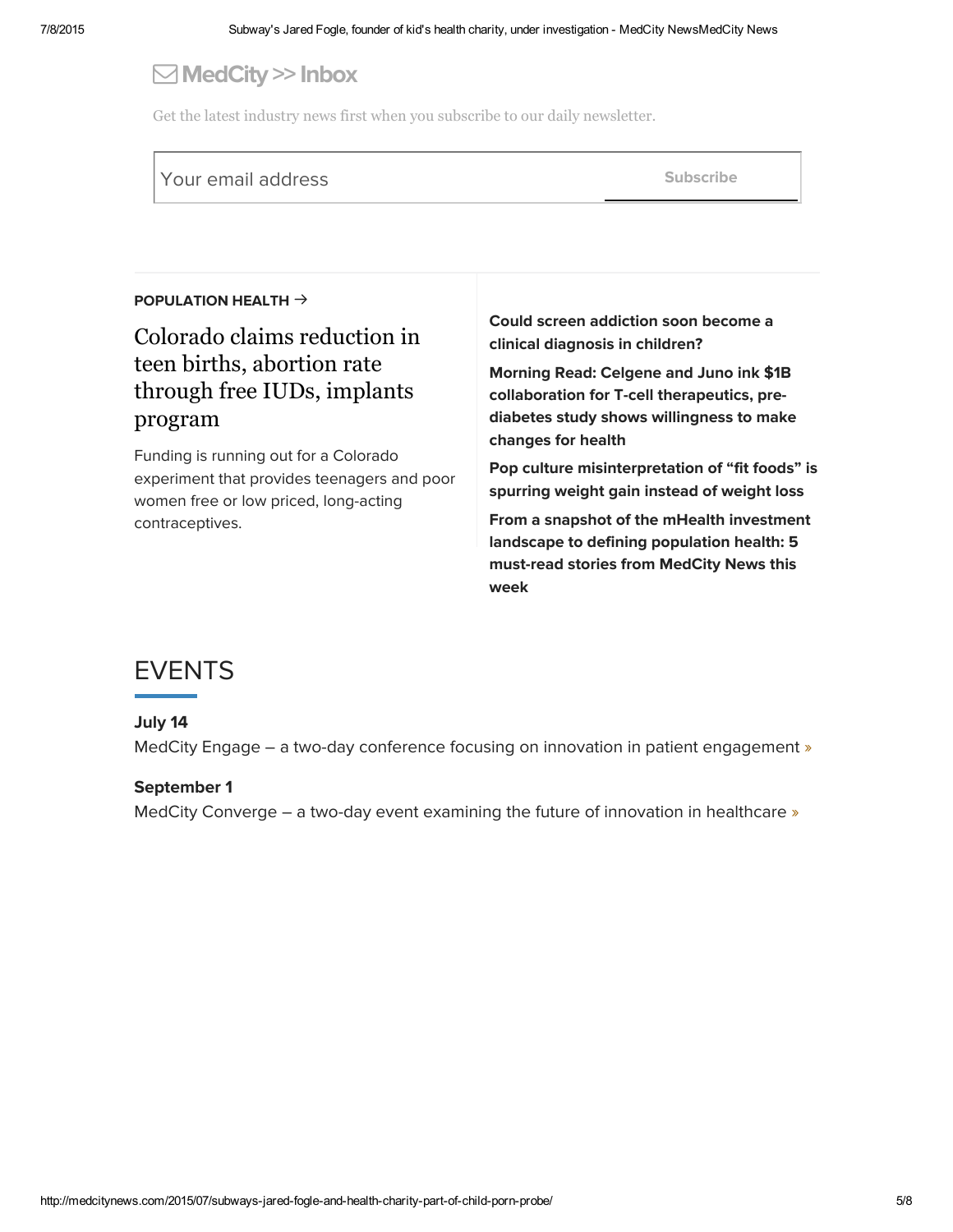# FROM THE MEDCITY TEAM



[Recording](http://medcitynews.com/2015/07/recording-doctor-visits-for-patients-medical-memory-raises-2-1m-for-sales-drive/) doctor visits for patients, Medical Memory raises \$2.1M for sales drive

[STEPHANIE](http://medcitynews.com/author/sbaum/) BAUM | 7:30 am, July 8



Boston Children's John [Brownstein](http://medcitynews.com/2015/07/boston-childrens-john-brownstein-talks-healthcare-innovation-video/) talks healthcare innovation (video)

NEIL [VERSEL](http://medcitynews.com/author/neilversel/) | 4:53 pm, July 8



A laser [breathalyzer](http://medcitynews.com/2015/07/a-laser-breathalyzer-that-detects-disease/) that [detects](http://cat.ny.us.criteo.com/delivery/ck.php?cppv=1&cpp=NpRheXx0M04zMzJvZGV4L3JlSGJydzZPSlc1cmh0UUNvWWdVUXNLd0JZQkFJSXRlSDlCZ3g3OVlMYU5kTXJSQjAyN2Rqc2tqeHh1N2pGcldkc09wRlVHeUVDUFRLMjIzRFI3NjkwUElSdHlsVkVZa1FwMW45WnpRdDQyeTh5bCtKcGpWRUp6cjBiVU5SRDc2RlI2Z0JNakFYNzJ6QzZnczd3MVlSYnhvRDZxRXVpcDlRQkxFRUpJeXZlL1BBRXA0RGNGbklpb2NjQmNZWExnN3hTdlR3YU9mZmxWMDBYQUU3ZUhMVFIzRWcybHkzRlRXZFdRcjcyL3dYVGVZdlVZcTJMcFVyb0JvWTFKYkRTRjVBb2hRMHRqZ1JURkxZMWN0VnE0VGlucHp3NTZmdkpnd2FUR0EvSDdJRC9IVnBYMFFSVVRtUk8xc1ltNXYzTUo2T2tCNklmZVQyUGw2QmJzWFJiU0ttM05MVUZGZnppQVk9fA%3D%3D&maxdest=http%3A%2F%2Fwww.nastygal.com%2Fclothes%2Flee--lani-the-seashell-bikini-top%3Futm_source%3Dcriteo%26utm_campaign%3Dcriteo_midfunnel_product_v2%26utm_content%3DShoes%26utm_medium%3Dbanner) dise[ase](http://cat.ny.us.criteo.com/delivery/ck.php?cppv=1&cpp=ZUlqQ3x0M04zMzJvZGV4L3JlSGJydzZPSlc1cmh0UUNvWWdVUXNLd0JZQkFJSXRlSDlCZ3g3OVlMYU5kTXJSQjAyN2Rqc2tqeHh1N2pGcldkc09wRlVHeUVDUFRLMjIzRFI3NjkwUElSdHlsVkVZa1FwMW45WnpRdDQyeTh5bCtKcGpWRUp6cjBiVU5SRDc2RlI2Z0JNakFYNzJ6QzZnczd3MVlSYnhvRDZxRXVpcC9xYStucGM0Rkk5SXdiK0t5ejBuSFNxM1pIeElNTkMzZVhEeTlqOWRPckNtYk5JZDQ2Nk93eVhJMjR5bkd1MDNwRVZWaXlPUVV3bDBmSHVKamcvRmF5WEs5OVN4c3VJZlVSUTRUVUkrU1diR1hwTDJSSmFYUGExd0lXUDlGdHdLSGgwRHBxN1FTVGtZR2cyRW1OYVdyL2RRakd4dUFwQ1U2WnA1WG4xM1pvY1UxdTRnaGh6amFjMkJmeHAxV3lJTm89fA%3D%3D&maxdest=http%3A%2F%2Fwww.nastygal.com%2Fclothes%2Fshakuhachi-good-genes-faux-denim-bikini-bottom%3Futm_source%3Dcriteo%26utm_campaign%3Dcriteo_midfunnel_product_v2%26utm_content%3DShoes%26utm_medium%3Dbanner)

[MEGHANA](http://cat.ny.us.criteo.com/delivery/ck.php?cppv=1&cpp=wdpOYHx0M04zMzJvZGV4L3JlSGJydzZPSlc1cmh0UUNvWWdVUXNLd0JZQkFJSXRlSDlCZ3g3OVlMYU5kTXJSQjAyN2Rqc2tqeHh1N2pGcldkc09wRlVHeUVDUFRLMjIzRFI3NjkwUElSdHlsVkVZa1FwMW45WnpRdDQyeTh5bCtKcGpWRUp6cjBiVU5SRDc2RlI2Z0JNakFYNzNHcm41OHJ1K2xRUlpINGMrRG16SlFjcDZHY2lXWlhjVHdwdTJDZmcvK08xaWNkZ3VWZWxKNjZTMFZBQ0ZTV0x0YVpYSy9hUS93Z3FFL0JQMFBWTXIyaWpqQ1BNRFBhRytrdTFuQWhRUGtTaWRuN0E1NFhLV0grOUZSNFFYYWhZdjEybWhYSTN6QVZteW5hNXFMQ0MyWTdZV2VYNzhldkhRTXR0UWFjcklZV2ZncHROTHNLV1ZNSWp0b2lLTEtsWExiMkJ0bHpHNDhtWlU1SDVVOW1ENnM9fA%3D%3D&maxdest=http%3A%2F%2Fwww.nastygal.com%3Futm_source%3Dcriteo%26utm_campaign%3Dcriteo_midfunnel_product_v2%26utm_content%3DShoes%26utm_medium%3Dbanner) [KESHAVA](http://medcitynews.com/author/mkeshavan/)[N](http://cat.ny.us.criteo.com/delivery/ck.php?cppv=1&cpp=vRymmnx0M04zMzJvZGV4L3JlSGJydzZPSlc1cmh0UUNvWWdVUXNLd0JZQkFJSXRlSDlCZ3g3OVlMYU5kTXJSQjAyN2Rqc2tqeHh1N2pGcldkc09wRlVHeUVDUFRLMjIzRFI3NjkwUElSdHlsVkVZa1FwMW45WnpRdDQyeTh5bCtKcGpWRUp6cjBiVU5SRDc2RlI2Z0JNakFYNzhER0doOHlGd2pGYWRPYnJ1RFBSS2FwNVM4OGoyZWp6ZlovYWw0R0FLSHQySXlPbXFQMFhTaUVhaFc4S2t0bHhMTC9SeTdDckZoOENGZ2NYQmJaQ1pDdHFLR0loQUh5U0JFYU1OS0V4dFZNaFI3VFFCY2wva1BXemRhWXQwNXUvVGlnVUk2L3gvdXUzZUNoN1ZNb0ZGRjRaM0pjQklib0FwOGFLSEVRcm9BdEJHY1FtZWUxdW1GZDRrdkowdS9oRDBKTmw4SWIyblFhTHdhV0kwZGNUWGM9fA%3D%3D&maxdest=http%3A%2F%2Fwww.nastygal.com%2Fclothes%2Fnasty-gal-band-together-bikini%3Futm_source%3Dcriteo%26utm_campaign%3Dcriteo_midfunnel_product_v2%26utm_content%3DShoes%26utm_medium%3Dbanner) | 7:14 pm, July 8



Take the MedCity News survey on [corporate](http://medcitynews.com/2015/07/corporate-venture-capital-survey-digital-health/) venture capital in digital health

CHRIS [SEPER](http://medcitynews.com/author/chris/) | 9:28 am, July 8



Doctors aren't [necessarily](http://medcitynews.com/2015/07/doctors-arent-necessarily-big-fans-of-medical-shows-and-movies-heres-a-few-reasons-why/) big fans of medical shows and movies. Here are a few reasons why

[NICOLE](http://medcitynews.com/author/noran/) ORAN | 1:36 pm, July 8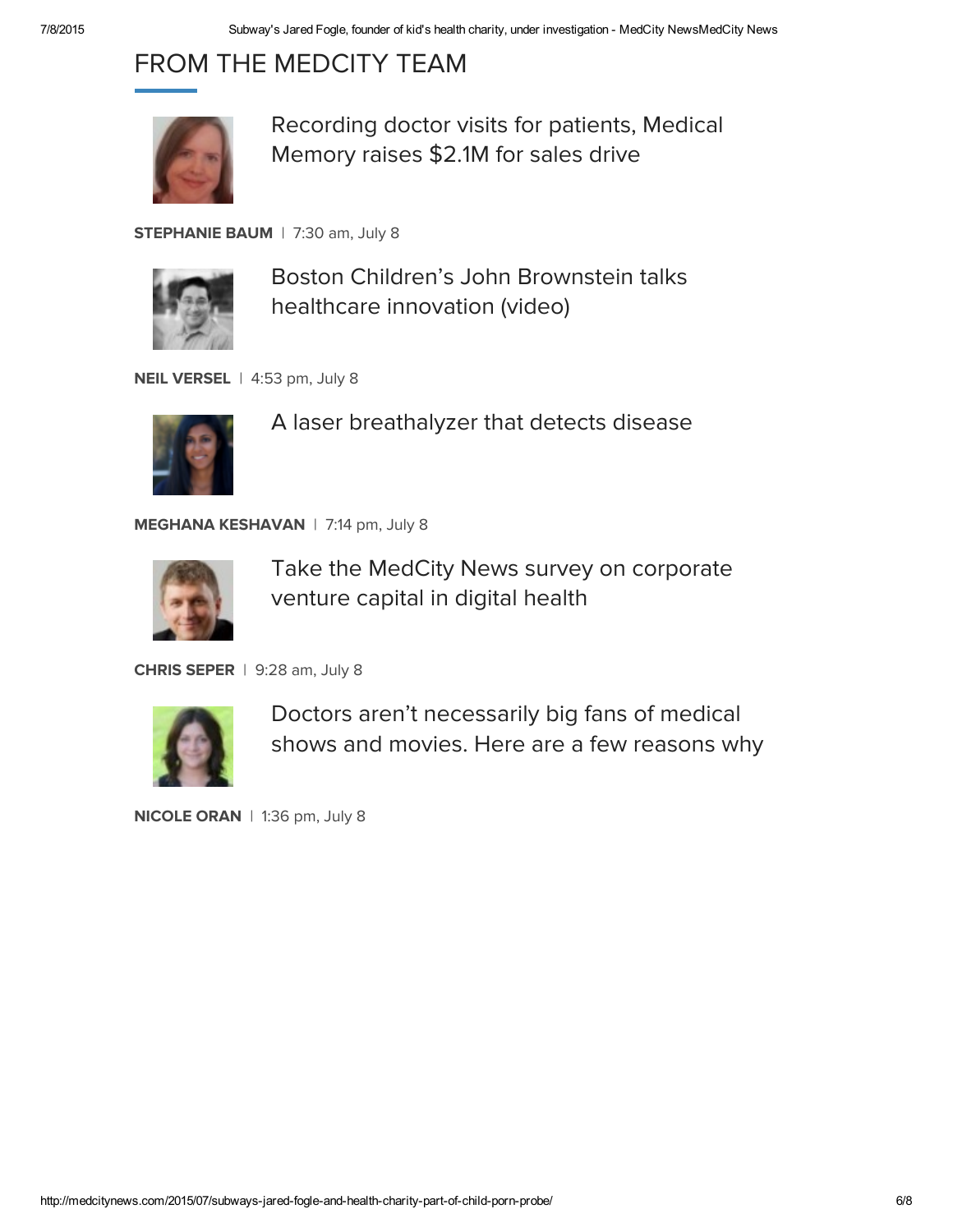

## SPONSORED CONTENT

## Patients, payers, [policymakers](http://medcitynews.com/?sponsored_content=patients-payers-policymakers-as-peers-true-patient-engagement-medcity-engage) as peers = true patient engagement (MedCity ENGAGE)

True patient [engagement](http://events.medcitynews.com/engage/) is about seeing healthcare differently. So at MedCity ENGAGE on July 14-15 in Bethesda, we've made all of healthcare peers in the conversion. That means including stellar keynote speakers from the payer, policy and patient communities. Come join us on July 14-15 to hear these keynote speakers, participate in patient engagement challenges, and network with everyone who has a stake in improving patient engagement and healthcare delivery.

[MEDCITY](http://medcitynews.com/author/medcitynews/) NEWS